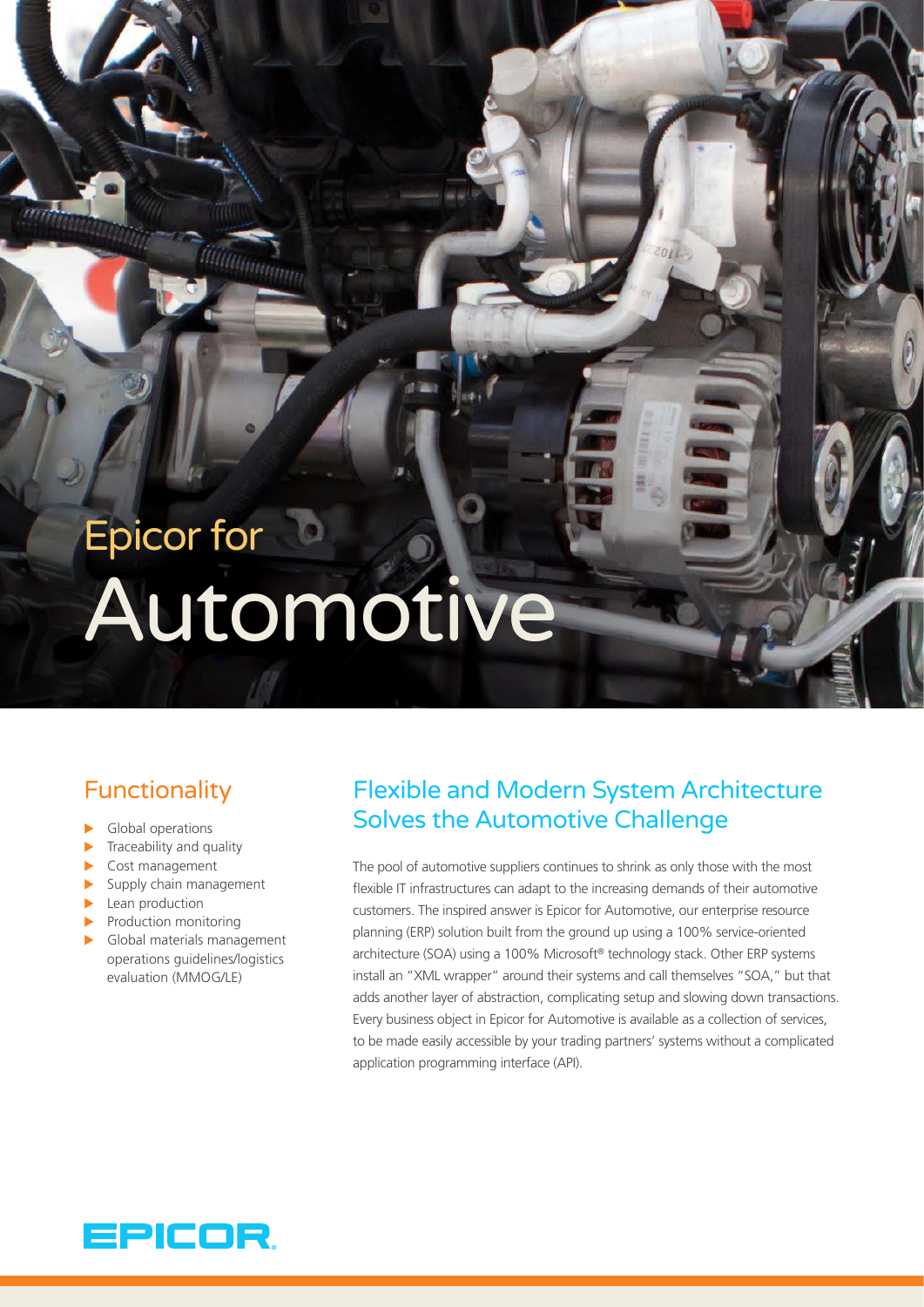#### Flexibility to Support Complex Manufacturing Processes

Epicor was the first in the industry to introduce a 100% SOA-based ERP system and now, we are the only ERP provider who can offer you these deployment choices for the exact same product: on-premise, hosted, or single- or multi-tenant software as a service (SaaS). In fact, you can choose on-premise and use it to set up SaaS for your own enterprise. But that's not the only reason we're at pole position. With forty years of experience, we have unparalleled experience in working with manufacturers to solve their business challenges. Having successfully implemented more than 10,000 manufacturing customers, we've developed a deep understanding of the needs of manufacturers. As a result, Epicor ERP is used in a wide range of manufacturing operations from agile make-to-order applications to repetitive production under long-term supply contracts:

- $\blacktriangleright$  Metal processing
- $\blacktriangleright$  Forming and stamping
- $\blacktriangleright$  Plastic injection molding and extrusion
- $\blacktriangleright$  Plastic sheet thermoforming and processing
- $\blacktriangleright$  Electronic assembly and components
- Fastenings and springs

#### Support for Global MMOG/LE

Many of the Epicor manufacturing customers make complex products, and by the same token, they view themselves as complex businesses that defy categorization. Epicor manufacturers have the tools to effectively serve their customers—public sector or private, domestic or foreign, because they are aided by ERP functions for every area of a manufacturing business, whether they are make-to-stock, configure-to-order, engineer-to-order, kit-to-order, repetitive, or some combination thereof. Nearly all of the Epicor for Automotive ERP modules, including financials, are not integrated, but embedded together in the same code base. The resulting real-time visibility, in addition to the other benefits described in this document, will help your organization achieve a world-class materials planning and logistics system in accordance with the Global MMOG/LE™.

# User Friendly Screens Enable Efficiency and Mobility

One of the most important aspects of an ERP system is what your users see and control: screens written in Microsoft® Visual Studio® .NET. They'll see a state-of-the-art user interface that looks and acts like the newest Microsoft Windows®-based applications they're used to, with index tabs, F1 help, cut-and-paste with other Windows applications, such as Microsoft Office Excel®, multiple open records, and a scrolling grid with frozen rows. And they can "personalize" these screens too, by changing such things as tab order, grid sort order, menu shortcuts, and hotkeys. The Epicor for Automotive technology platform enables rapid deployment to desktop client, web browser client, mobile devices, manufacturing touch screens, and additional touch screen capability using the latest tiled Windows user interface (UI). In fact, nearly all of the desktop client screens are available via web browser out-of-the-box.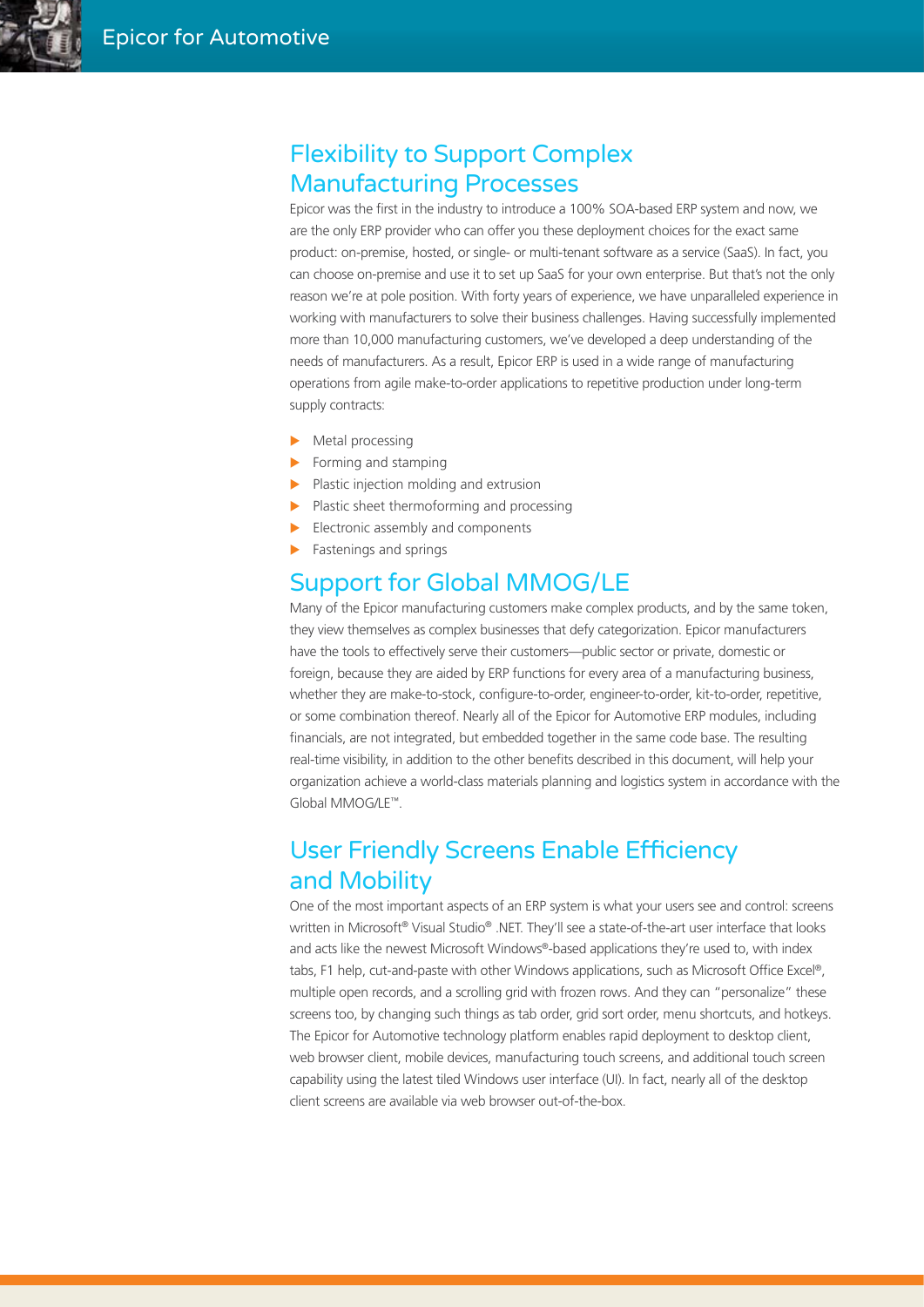# Use Demand Management and Purchase Contracts for Release **Accounting**

Epicor for Automotive provides an efficient interface and process to manage the volume of data that is possible with long-term Just-in-Time (JIT) contracts. It includes Demand Management, which handles creation, analysis, manipulation, and reconciliation of cumulative records for releases from your automotive customers. The Purchase Contracts module handles cumulative records for releases to your automotive suppliers. Setting up and changing deliveries (i.e., delivery dates and quantities) on purchase orders is automated, so that you can easily make changes to the schedule as your needs change.

# Electronic Data Interchange (EDI)

The Epicor ERP system framework readily supports the following listed standard ANSI® X12 and EDIFACT documents:

#### **Inbound Documents**

- Purchase order (ORDERS, 850)
- Planning schedule (DELFOR, 830)
- Shipping schedule (DELJIT, 862)
- Change order (ORDCHG, 860)

#### **Outbound Documents**

- Purchase Order Acknowledgement (ORDRSP, 855)
- Advanced Ship Notice (DESADV, 856)
- Invoice (INVOIC, 810)
- Purchase Order Change Acknowledgement (865)

Many more are available from the Epicor EDI Solutions Team, who are experienced in making EDI work in various environments and can offer enhanced functionality that is tailored to the EDI needs of your business.

TIE Kinetix® Software—Epicor has partnered with TIE Kinetix for close to 20 years to ensure close collaboration during implementation of EDI solutions. TIE's Business Integration products, including EDI translation software, support all industry B2B eCommerce standards, and communication and security infrastructures.

EDI implementation options—Epicor takes pride in the freedom of choice we offer our customers for their EDI implementations. Choose the level of assistance you need from the Epicor EDI Solutions Team; such as having them train your team in Demand Management setup and operation and then building and customizing all your EDI maps for you, or simply training them to do it all themselves. If you have made a significant investment in your existing enterprise-class EDI translation software, you can continue to use it with Epicor ERP.

EDI Managed Services—Epicor offers its own value added network (VAN) service that supports millions of transactions daily. In addition to this service offering, TIE Hosted Services are available for the EDI message translations. The benefit of combining these solutions includes significant savings in VAN fees and low up-front setup fees for TIE Kinetix translation software. The Epicor EDI Solutions Team can provide training for your ongoing management of EDI mapping and operations.

Direct Import Demand Workbench—Import standard EDI messages from the VAN and translation software directly into the Epicor ERP system without middleware, and optionally review them for errors in a user-friendly format before committing them to your production environment. In the Demand Workbench, easily correct common errors such as a bad contract ID or trading partner ID before sending on for processing.

Acceptance Status—Automatically track functional acceptance status of EDI documents, including acceptance, rejection, and partial acceptance of outbound documents through receipt of functional acknowledgements from trading partners.

Evaluated Receipt Settlement (ERS) or Pay on Receipt (POR)—Improve cash flow by providing ASN data elements required by trading partners for ERS/POR functionality, enabling your trading partner to send back a Cash Application Advice EDI document (REMADV, 820) to process the cash application.

EDI Capable to Promise—Help prevent your ERP system from making promises to your trading partner that you can't keep. A very powerful EDI/Demand Management feature is the Capable to Promise function you can turn on for specific trading partners, to first check your available stock and resources against each EDI message that comes in. If not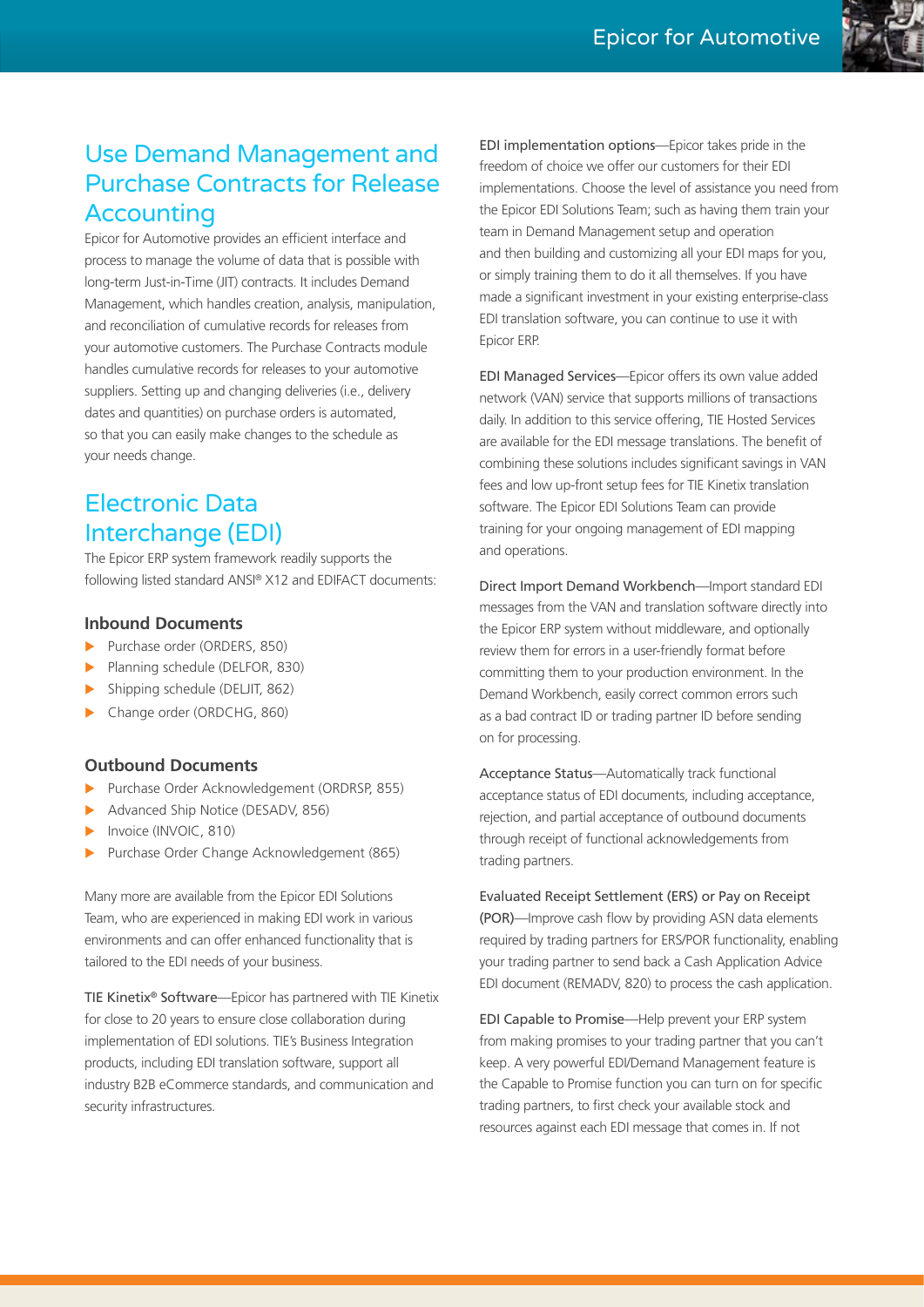enough resources are available to make and ship the product by the date requested, then the line is optionally adjusted, preventing an inaccurate purchase order acknowledgement from being sent to the trading partner and the costly fines that go with delayed order fulfillment.

Automated Order and Forecast Acceptance—Specify customers for whom you can bypass manual review of incoming EDI documents in favor of automated receipt of un-firm or firm orders and changes based on predefined customer attributes.

# Improve Lead Time and Reduce Waste with Lean Production

Epicor for Automotive is a real-time solution that was designed to support paperless manufacturing. Through the use of Kanban production, you can produce your fast moving products without setting up work orders, and create queue records for the work that needs to be completed, therefore eliminating the need for paper.

# Support Bidding, Estimating and Prototyping with Project Management and Supplier Connect

Project tracking is entirely embedded within the ERP system for budgeting, accumulating, rolling up and analyzing costs. You can generate a multi-level project at any time, in "broad brush strokes" in the Quotation module, where established part numbers are not yet required, or later, in the Engineering Workbench. You can link jobs, orders, and quotes to a project ID, which is designed to automatically capture their direct/ indirect labor, material issues, and purchase order costs. Project milestones can be set to trigger progress billing. Project management also supports a bi-directional integration with Microsoft Project.

RFQ's can be tied to a project from both the quote and the job. The RFQ requirements entered by the project manager/ engineer are immediately visible to the buyer via the Buyer Workbench, where the buyer has a coordinated view of sourcing, procurement, and expedited requirements. The buyer has the option of consolidating purchasing across multiple projects to gain superior economies of scale. In addition to the Buyer Workbench, Epicor for Automotive

aids project procurement via the Supplier Connect Web Portal.Supplier Connect enables online, efficient access for your suppliers to bid on RFQ's, receive your PO's, and view scheduling information.

### Monitor Overall Equipment Effectiveness (OEE)

Epicor Mattec™ Manufacturing Execution System (MES) extends your Epicor system to help get the powerful metrics you need to improve performance–OEE, run rates, scrap, yield, energy consumption, material consumption, and much more. Accurate machine-related data, along with operator depth and dimension helps you pinpoint critical issues, reduce waste, and improve quality and customer service. F MES supports digital and analog machine signals directly from sensors or PLCs, or via OPC-compliant PLCs.

### Customize Products On-the-Fly

Epicor for Automotive Product Configurator not only allows for easy selection of product features and options, it can perform calculations and present specific choices based on parameters entered by the user, such as dimensions of a door opening. Product Configurator verifies the selections against the rules, and may present additional options based on its calculations against engineering specifications. It rolls up costs and pricing and generates bills and routings. Alternatively, the Product Configurator will accept configurations from incoming EDI messages, priced according to contract. Your customers can also log into the Web Configurator that is part of Epicor for Automotive Commerce Connect and configure their product options.

### Effectively Manage Global Growth

Epicor for Automotive supports enterprise purchasing management and advanced multi-plant management, which enables companies to synchronize their manufacturing operations globally, by deploying and consolidating enterprise information across multiple companies, multiple servers, multiple databases and multiple countries. Epicor for Automotive supports many languages, most notably Traditional and Simplified Chinese. The underlying SOA makes the ERP system inherently "internationalized," so that it can be adapted to any region and any user easily without modifying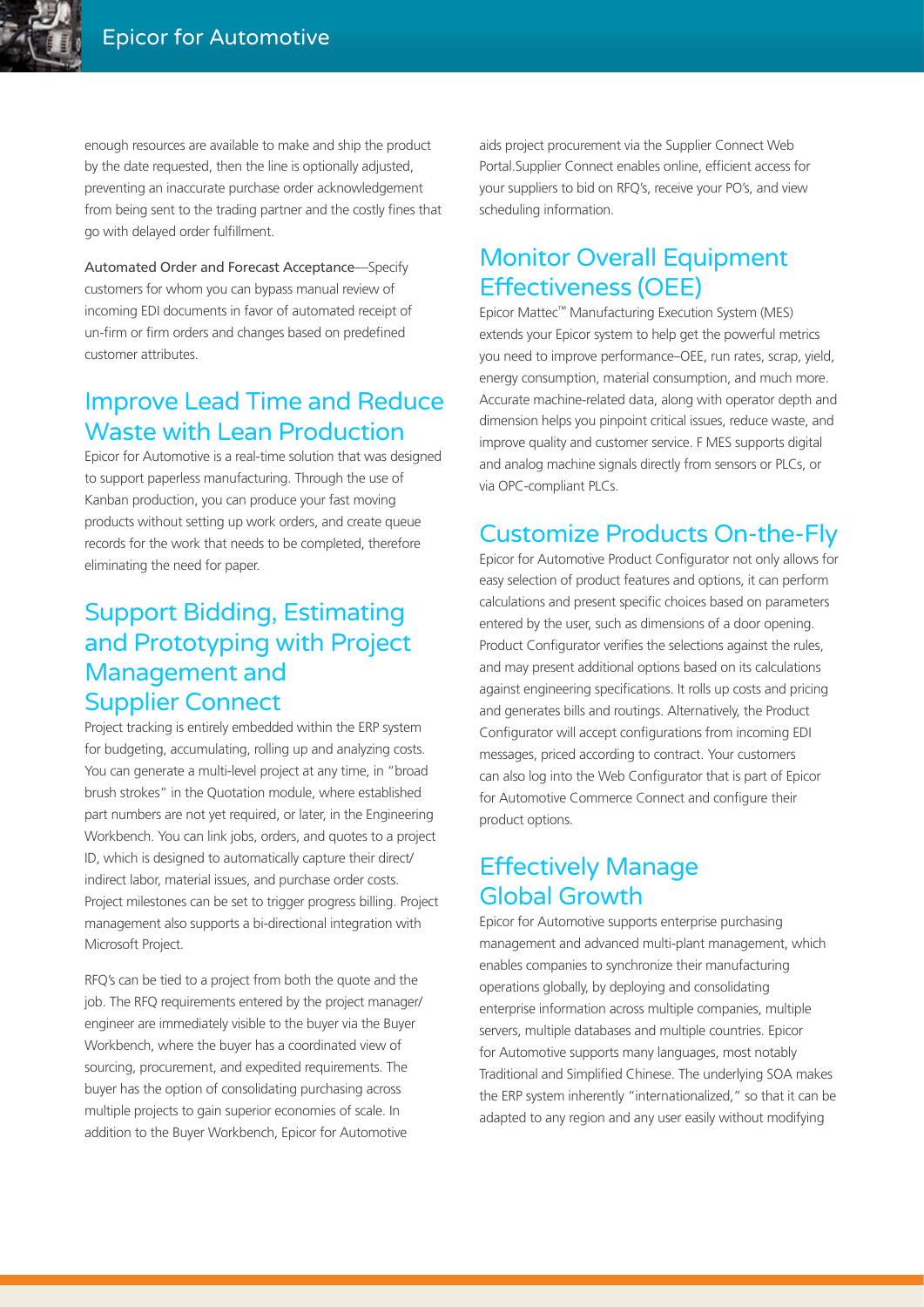the source code. The ERP system is also localized to address the various and necessary requirements for doing business in other countries. As an alternative to maintaining in the base software code, global engines contain the rules for posting, multicurrency, rounding, legal, and tax.

Epicor for Automotive Currency Management automates the process of both buying and selling in foreign currencies. With tracking of default currencies as well as extensive exchange rate tables, manual transactions are reduced. Lock transactions in at a specified rate with automatic gain or loss reporting, reducing the guesswork from handling foreign transactions. Throughout the system, the currency symbol is displayed notifying the user of the currency being used.

#### Ensure Business Continuity

Epicor offers two additional applications—XSOL InOrder and Epicor Knowledge Mentor—to help ensure your critical business functions will continue despite disruptions such as loss of key employees. XSOL InOrder is a process mapping tool that simplifies the process of defining, documenting, and visualizing business processes. XSOL InOrder enables users to visualize operations across their entire orgranization, helping them to identify process complexity, redundancy, and inefficiencies, which ultimately supports reducing costs. Along with Epicor's Best Practice models, customers are provided a best practice platform to capture their unique processes.

Epicor Knowledge Mentor enables users to easily create, deploy and manage custom role-based computer training. Knowledge Mentor provides an interactive approach to show users how to use the system exactly as it will be used in their own work environment, with their data.

#### Create AIAG-Compliant Labels

Epicor for Automotive provides the information necessary to support AIAG-compliant labels tied to ASN, and also the ability to create RFID labels.

#### Integrate Seamlessly with Other Systems

Any of the ERP system's business objects can be published as services. As a result, XML data from the outside going into the ERP system via these services are designed to obey the business rules of the business objects. In other words, if it's bad data

that could corrupt your database, the business rules will help stop it dead in its tracks. Epicor Service Connect is the preferred business integration platform for ad hoc connectivity to the ERP system. In it you can set up secure workflow orchestrations between the ERP system and external applications or processes. Epicor Service Connect consists of security, messaging, workflow orchestration, transformation, scheduling, notification, exception handling, and service components.

#### Manage the Entire Product Lifecycle

Epicor PLM is the product data and document management system that is designed to supervise the entire process, the product life history, in conjunction with the ERP system. Workflow management, scan and plot management, as well as document viewing in large heterogeneous networks and over the Internet, complete the range of powerful Epicor PLM features employed. Key features of the Epicor PLM application include full integration with more than 12 computer aided design (CAD) systems and Microsoft Office. Using classification and indexing substantially reduces the expenditure for retrieving documents. Drawings, bills of material or product descriptions can be re-used for similar products and comparable projects. Push BOM and routing data directly from within the CAD application to the ERP system.

# Manage All Aspects of Quality From a Single System

Epicor Advanced Quality Management is a suite of applications that address the mission critical issues impacting automotive manufacturing profitability. Quality improvement initiatives reduce scrap and rework, produce fewer nonconformances, lower production PPM, reduce warranty exposure, and improve time to market. Complete APQP and PPAP management, product and process documentation are designed to give you control over your business processes to streamline product launches and dramatically reduce warranty exposure. Supplier performance management creates scorecards for ongoing supplier performance ratings. The AQM Supplier Portal offers a web-based quality performance and communication tool for your suppliers which helps to integrate seamlessly with the data collected within the AQM system. TS 16949 quality performance management dramatically reduces the time and